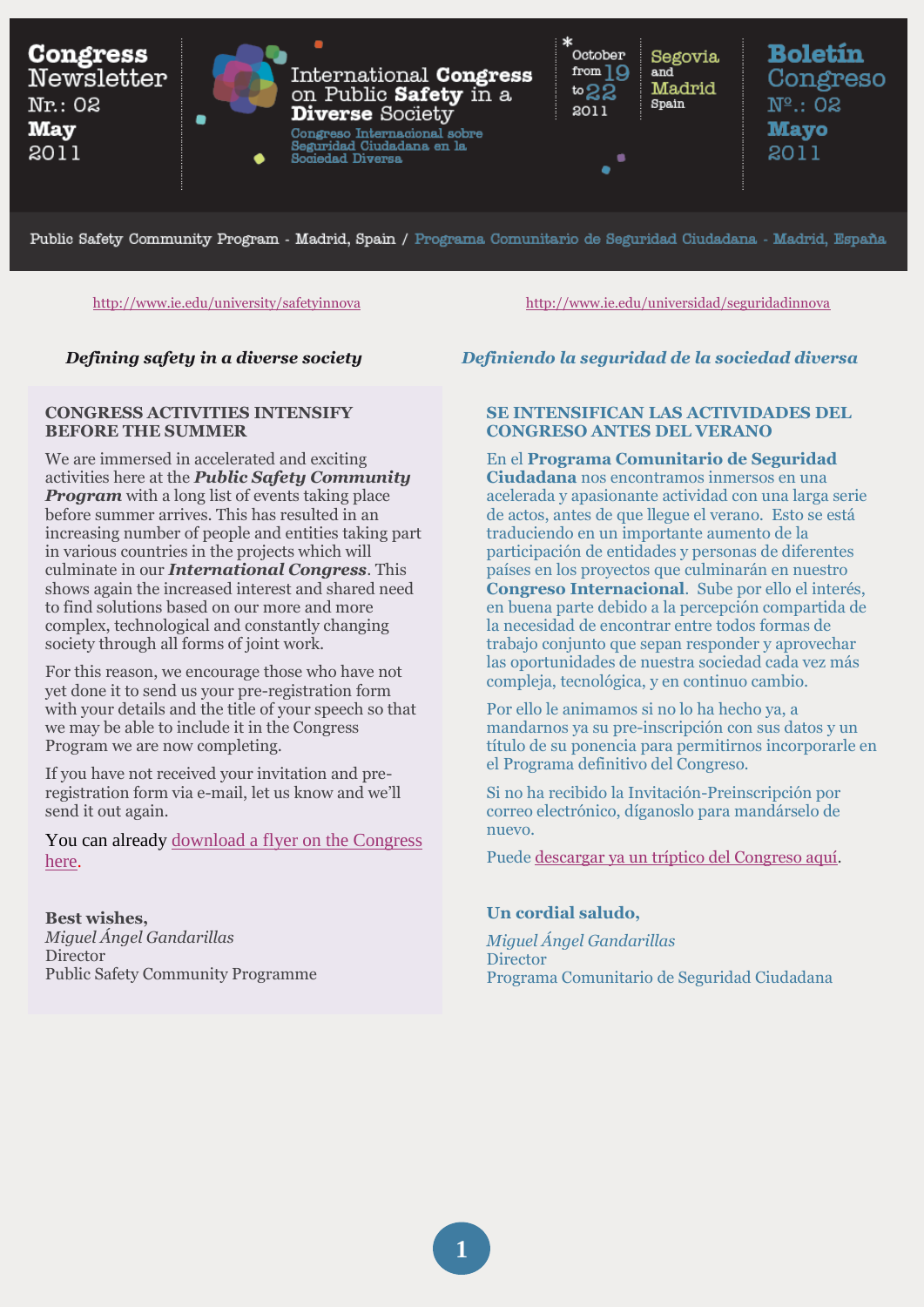#### **LARGE NUMBER OF CITIZENS' PROPOSALS IN PUBLIC SAFETY FOR MADRID DOWNTOWN**

On the 5th of May, the **working groups of the Citizens' Participation Forum** gathered at the Casino de la Reina Community Centre and presented their proposals in a colloquium open to all residents, businesses, workers and users of the 6 neighbourhoods constituting **Madrid's Central District**. The presentation took longer than expected due to the large quantity of detailed proposals. Then, the proposals were discussed for each neighbourhood. Finally, the common proposals for the whole District were debated before Municipal and National Police chiefs and officers. The final debate was intense and fruitful; the conclusions were summed up and brought to the mixed Working Committee of experts, field workers and residents.

The results were taken to the "Mixed Commision" meetin with experts and professionals of the field, and then the conclusions will be taken to the Madrid Conference.

A big thank you to all the participants and congratulations on the results.

#### **GRAN NÚMERO DE PROPUESTAS CIUDADANAS EN SEGURIDAD CIUDADANA Y CONVIVENCIA PARA EL CENTRO DE MADRID**

El 5 de mayo en el Centro Comunitario Casino de la Reina los **grupos de trabajo del Foro de Participación Ciudadana** presentaron sus propuestas en una convocatoria de Coloquio abierta a los vecinos, comerciantes, trabajadores, e usuarios de los **6 barrios del Distrito Centro de Madrid**. La exposición ocupó más tiempo de lo esperado debido al largo y prolijo número de propuestas. Después, se abrió un coloquio sobre esas propuestas, barrio por barrio. Finalmente se debatieron las propuestas comunes para todo el Distrito, con la presencia de jefes de la Policía Municipal y Nacional, y miembros de la Oficina de Atención Ciudadana (OAC) del Distrito Centro.

El debate final resultó intenso y fructífero, y las conclusiones se sintetizaron y llevaron a la Comisión Mixta de Trabajo de expertos, profesionales de base, y ciudadanos.

Muchas gracias a todos los participantes y enhorabuena por sus ideas.

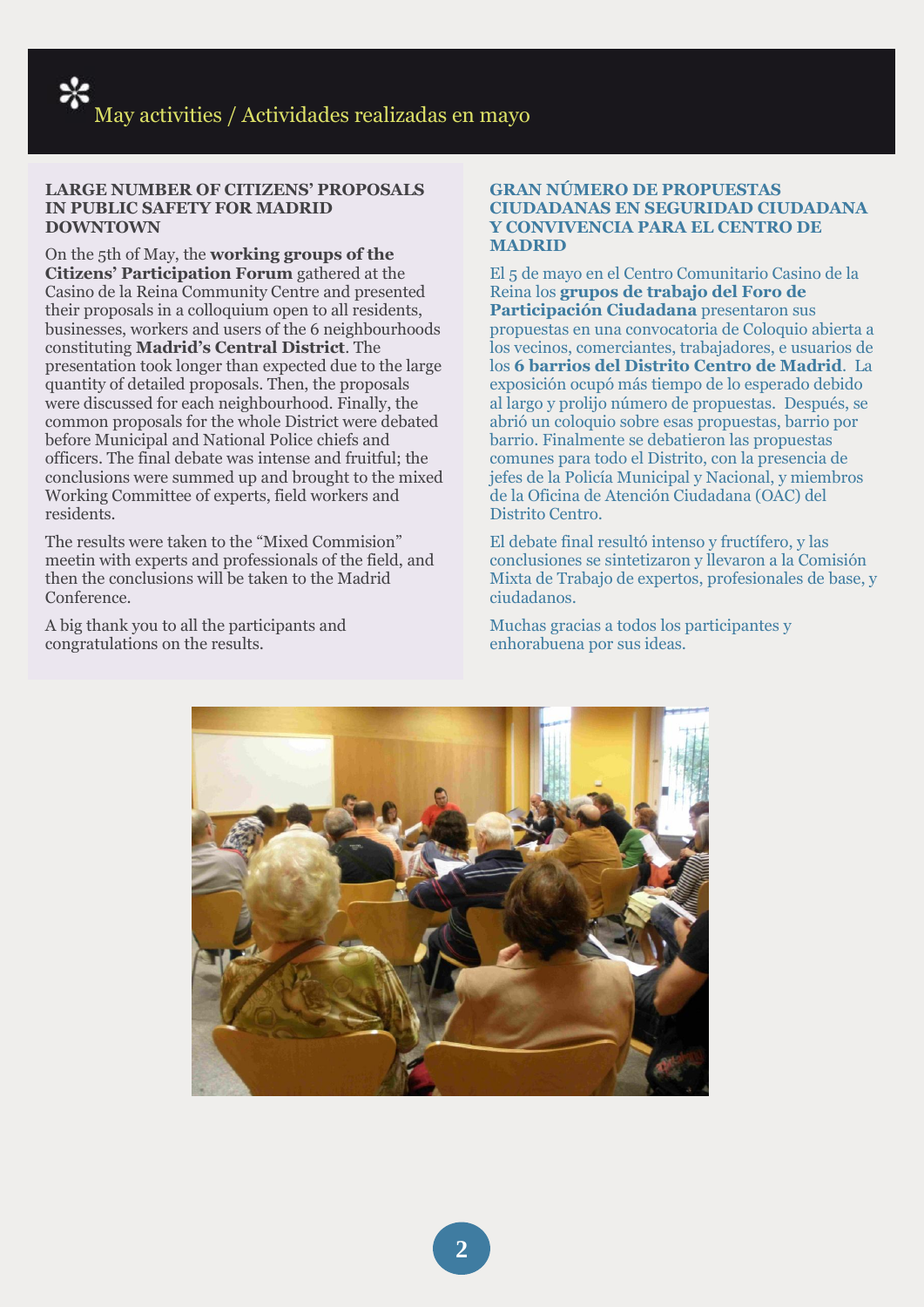#### **MIXED COMMISSION MEETING ON INTEGRAL PUBLIC SAFETY AND COMMUNITY MANAGEMENT SYSTEM HELD**

On the 18th of May, the Mixed working Commission on the definition of the Integral Public Safety and Community Management System comprising of members of the Panel of Experts, the Public Spaces Council of Madrid's Central District (made up of field workers) and of the Citizens' Participation Forum took place at the IE School of Business in Madrid.

First, the citizens' forum's spokespeople presented their proposals of solutions to the main public safety and coexistence problems in their neighbourhood. The program director summarised the Integral System which presumes to integrate proposals and later, the field workers' spokespeople (Council) and experts (Panel) presented their observations and contributions with regards to the Integral system of both groups. Finally, a general debate on this model was opened.

The participants constituted a rich and rare combination of experts, professionals and citizens which proved to be of great wealth in terms of knowledge and opportunities to get a complete vision, as well as collective creation and innovation. Many thanks to all.

We continue receiving various suggestions and opinions from experts, managers, workers and citizens on the [Integral System model which is available on our website.](http://www.ie.edu/university/safetyinnova) If you are interested, we encourage you to read it and to send us your comments and contributions.

#### **CELEBRADA LA REUNIÓN DE COMISIÓN MIXTA DE TRABAJO DEL SISTEMA INTEGRAL DE SEGURIDAD CIUDADANA Y GESTIÓN COMUNITARIA**

Se constituyó el 18 de mayo en una de las Salas del IE School of Business en Madrid la Comisión Mixta de Trabajo de definición del Sistema Integral de Seguridad Ciudadana y Gestión Comunitaria, compuesta por miembros del Panel de Expertos, de la Mesa de Espacios Públicos del Distrito Centro (constituida por profesionales de base) y del Foro de Participación Ciudadana.

Primero los portavoces del Foro ciudadano expusieron sus propuestas para solucionar los problemas principales de sus barrios en seguridad ciudadana y convivencia. Después el Director del Programa resumió el Sistema Integral que procura integrar propuestas, y a continuación los portavoces de los profesionales de base (Mesa) y de expertos (Panel) expusieron las observaciones y aportaciones sobre el Sistema Integral de ambos grupos. Finalmente, se abrió un debate general sobre este modelo.

Los participantes constituyeron una rica combinación de expertos, profesionales, y ciudadanos poco habitual, y que se reveló de una gran riqueza de conocimientos y oportunidades de obtener una visión completa y de creación e innovación colectiva. Muchas gracias a todos.

Hemos seguido recibiendo diferentes observaciones, sugerencias, y valoraciones de expertos, gestores, trabajadores, y ciudadanos sobre el modelo de [Sistema Integral, que se encuentra accesible en](http://www.ie.edu/universidad/seguridadinnova)  [nuestro sitio Web.](http://www.ie.edu/universidad/seguridadinnova) Le animamos a leerlo y mandarnos sus observaciones y aportaciones.

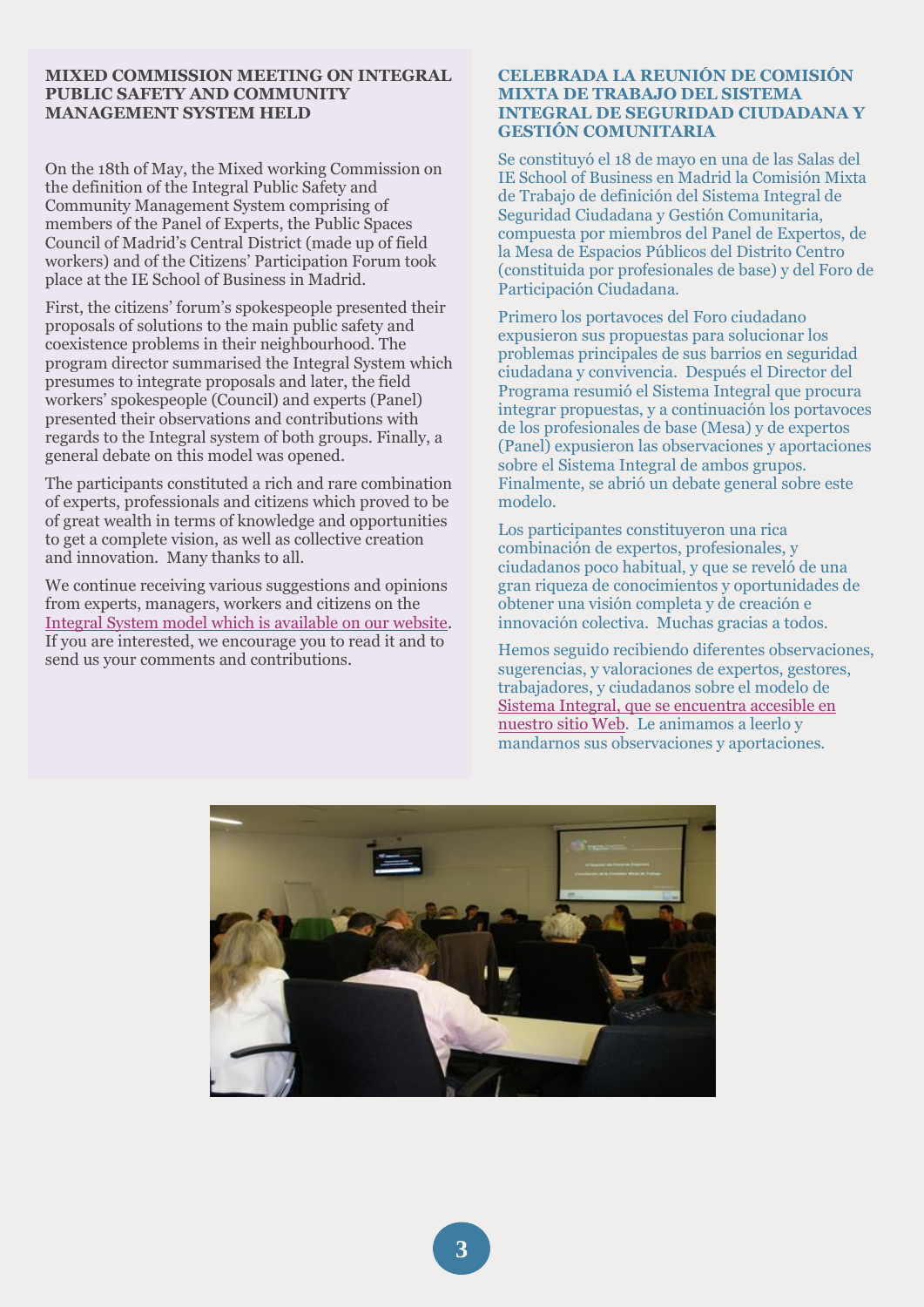#### **INTERNATIONAL CONFERENCE PREPARATORY MEETING**

#### **Groningen, Holland**

A preparatory meeting was held on the 24th of May at the University of Groningen (Holland). The results of this meeting will be presented at the International Conference taking place within the International Congress from the 19th to the 22nd of October.

The meeting was co-organised by the University of Groningen's Instituut voor Integratie en Sociale Weerbaarheid with various members of the university and of Groningen Police taking part.

Many thanks to all.

#### **ENCUENTRO PREPARATORIO CONFERENCIA INTERNACIONAL**

### **Groningen, Holanda**

El 24 de mayo se celebró en la Universidad de Groningen, Holanda, un encuentro preparatorio cuyos resultados se llevarán al pleno de la Conferencia Internacional, durante el Congreso Internacional entre el 19 y el 22 de octubre.

El encuentro fue co-organizado por el Instituut voor Integratie en Sociale Weerbaarheid de la Universidad de Groningen, y en él participaron miembros de la universidad y de la policía de Groningen.

Muchas gracias a todos.



#### **SPANISH POLICE CHIEFS' VISIT OF PUBLIC SAFETY PRACTICES IN HOLLAND**

As an international seminar within the Training Programme, a group of police chiefs from Spain were able to see how public safety in Holland is "everyone's business". They had the opportunity to observe field work in cities such as Amsterdam and Enschede and see how different services such as social services, health services, environmental services and general neighbourhood management coordinate with police to ensure an integral public safety. The visit was also fruitful to share views on the future of public safety at operative and organizational level.

Thank you to all the Dutch institutions involved and in particular to the Twente Police for the warm hospitality and who made us feel very "gezellig" at all time!

#### **VISITA DE MANDOS DE POLICÍA ESPAÑOLES A LAS PRÁCTICAS DE SEGURIDAD CIUDADANA EN HOLANDA**

Como curso internacional del Programa Formativo, un grupo de mandos de policía de España pudo comprobar cómo en Holanda la seguridad ciudadana es "cosa de todos", pudiendo observar sobre el terreno en ciudades como Amsterdam y Enschede cómo los diferentes servicios como los servicios sociales, salud, medio ambiente, educación, o de gestión general de barrio, se coordinan con la policía para una seguridad ciudadana integral. También sirvió para poner en común y reflexionar sobre el futuro de la seguridad ciudadana a nivel operativo y de organización.

Muchas gracias a todas las instituciones holandesas participantes, y en particular a la Policía de Twente por la calurosa hospitalidad, que nos han hecho sentirnos "gezellig" en todo momento.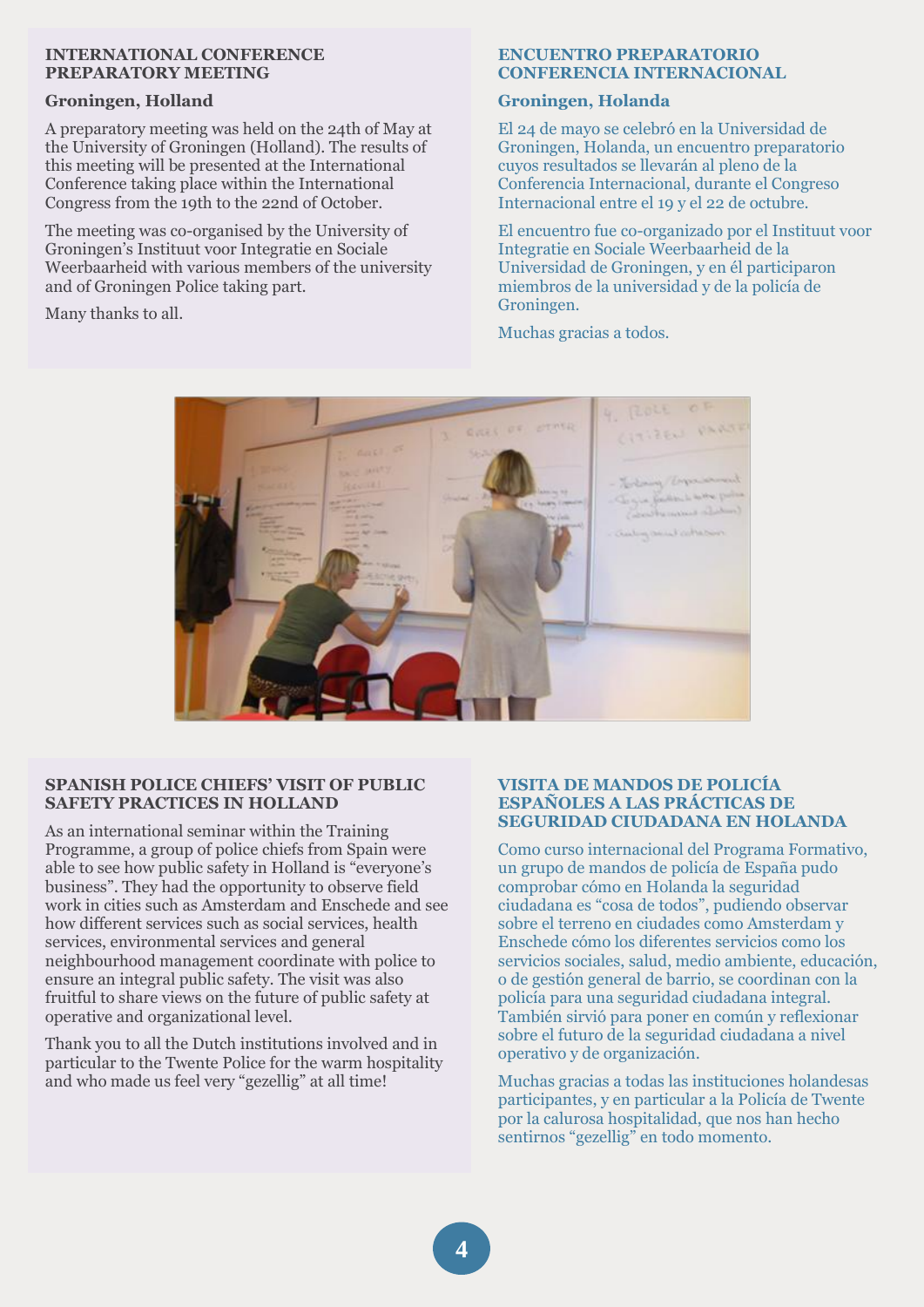



#### **INTERNATIONAL SEMINAR**

Conference – Colloquium

**14 June**, 6:00 pm

*Neighbourhood judges, a reality in the US, a possibility in Spain?* 

D. Ruben Martino, Judge and President of the Harlem Community Justice Centre (New York)

IE Business School C/ María de Molina 4, Madrid Room E-011

#### **[TRAINING PROGRAM](http://www.ie.edu/es/universidad/seguridadinnova/index.php?option=com_content&view=article&id=47&Itemid=56&lang=es)**

Closing

**17 June**, 13:00

IE Business School C/Maria de Molina 27, Madrid Room M-101

#### **SEMINARIO INTERNACIONAL**

Conferencia – Coloquio

# **14 de Junio**, 18:00

#### *Juzgados de barrio, una realidad en EEUU ¿una posibilidad en España?*

D. Rubén Martino, Juez-presidente del Centro de Justicia Comunitaria de Harlem (Nueva York)

IE Business School C/ María de Molina 4, Madrid Room E-011

#### **[PROGRAMA FORMATIVO](http://www.ie.edu/es/universidad/seguridadinnova/index.php?option=com_content&view=article&id=47&Itemid=56&lang=es)**

Acto de Clausura **17 de Junio**, 13:00

IE Business School C/Maria de Molina 27, Madrid Room M-101